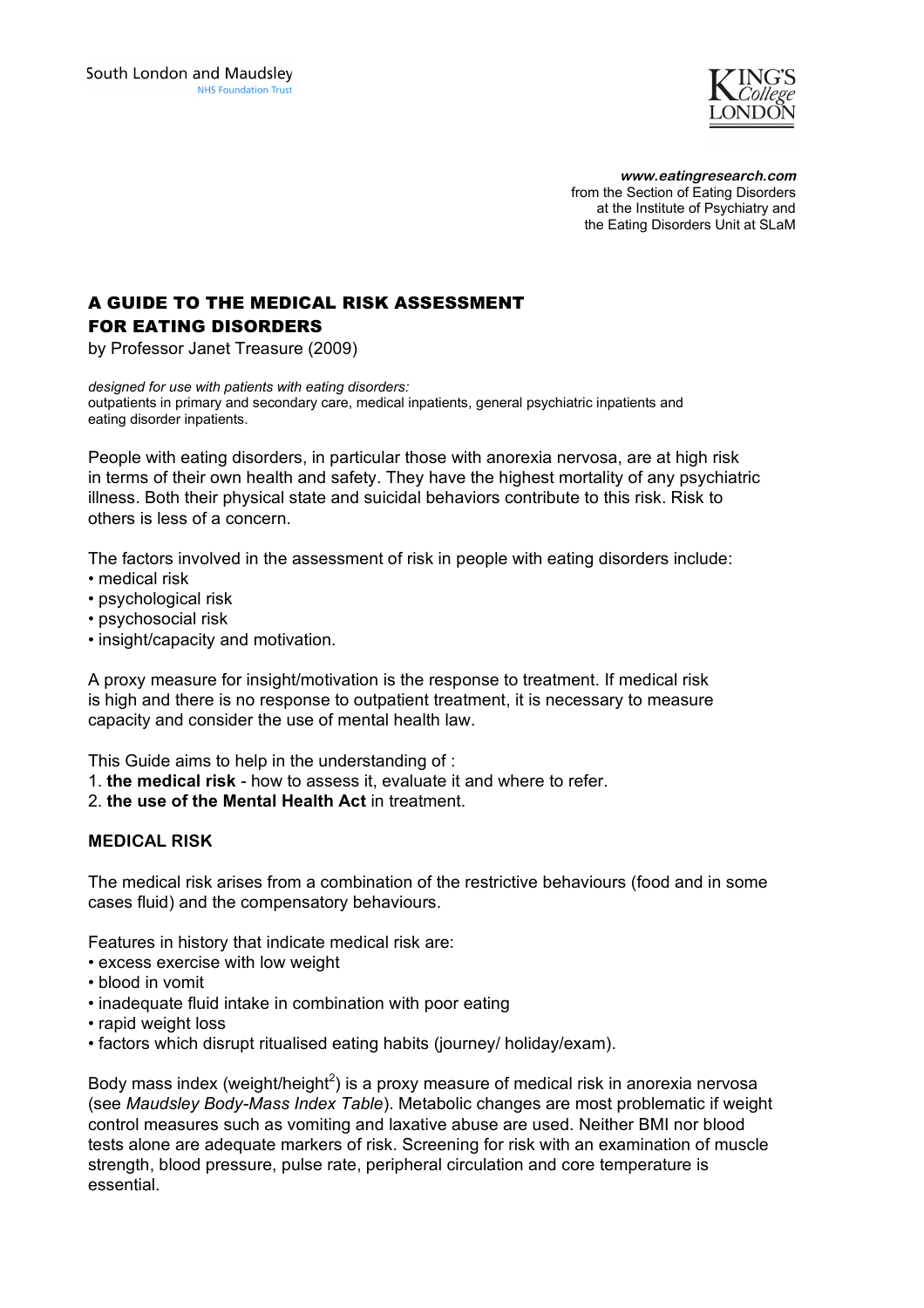*Limitations of BMI as a risk marker for anorexia nervosa:*

- potential for deceit
- less reliable if rapid change in weight
- less reliable at extremes of height
- higher risk for each BMI range for men (taller)
- children have a BMI range which changes developmentally\*
- less reliable if bulimic features
- less reliable if fluid restriction
- less reliable if physical comorbidity
- BMI not critical with regards to risks associated with fluid and electrolyte balance.

\*In children and adolescents, the cut off for BMI to make the diagnosis is a weight and height below the second centile of BMI. It is possible to get centile charts off the web for the USA (the third centile is depicted) – *www.cdc.gov/growthcharts/* Also, Cole and colleagues have produced charts for population norms.

# **Brief essential medical examination**

We recommend the following for a rapid risk assessment, repeated frequently as necessary:

• BMI

- blood pressure and pulse rate, lying and standing
- muscle strength
- examination of the skin and temperature for those at high risk for dryness

• a full physical examination looking for eg infection (note can be with normal temperature) and signs of nutritional deficiency.

Tests for Muscle Strength (see table below for scoring)

1. The stand up/squat test:

The patient is asked to squat down on her haunches and is asked to stand up without using her arms as levers if at all possible.

2. The sit up test:

The patient lies flat on a firm surface such as the floor and has to sit up without, if possible, using her hands.

Tests for Hydration

The sign to notice is dizziness or faintness standing up from sitting. Postural drop, ie the difference between lying and standing blood pressure and heart rate.

## **Investigations**

1. Frequent investigations of full blood count and chemistry (FBC, ESR, UE, Cr, CK, Gluc, LFTs) are necessary if:

- patients are in a high risk category from a previous assessment
- they have a BMI <15 or
- the BMI is less reliable due to features outlined above, or
- there is a history of purging.

2. ECG is recommended if BMI <  $15\text{kg/m}^2$  and if drugs which have an effect on QT interval are prescribed.

3. Any other appropriate physical investigation pertinent to physical state.

The table on the next page gives values of concern for each part of the assessment and is followed by a management protocol based on risk.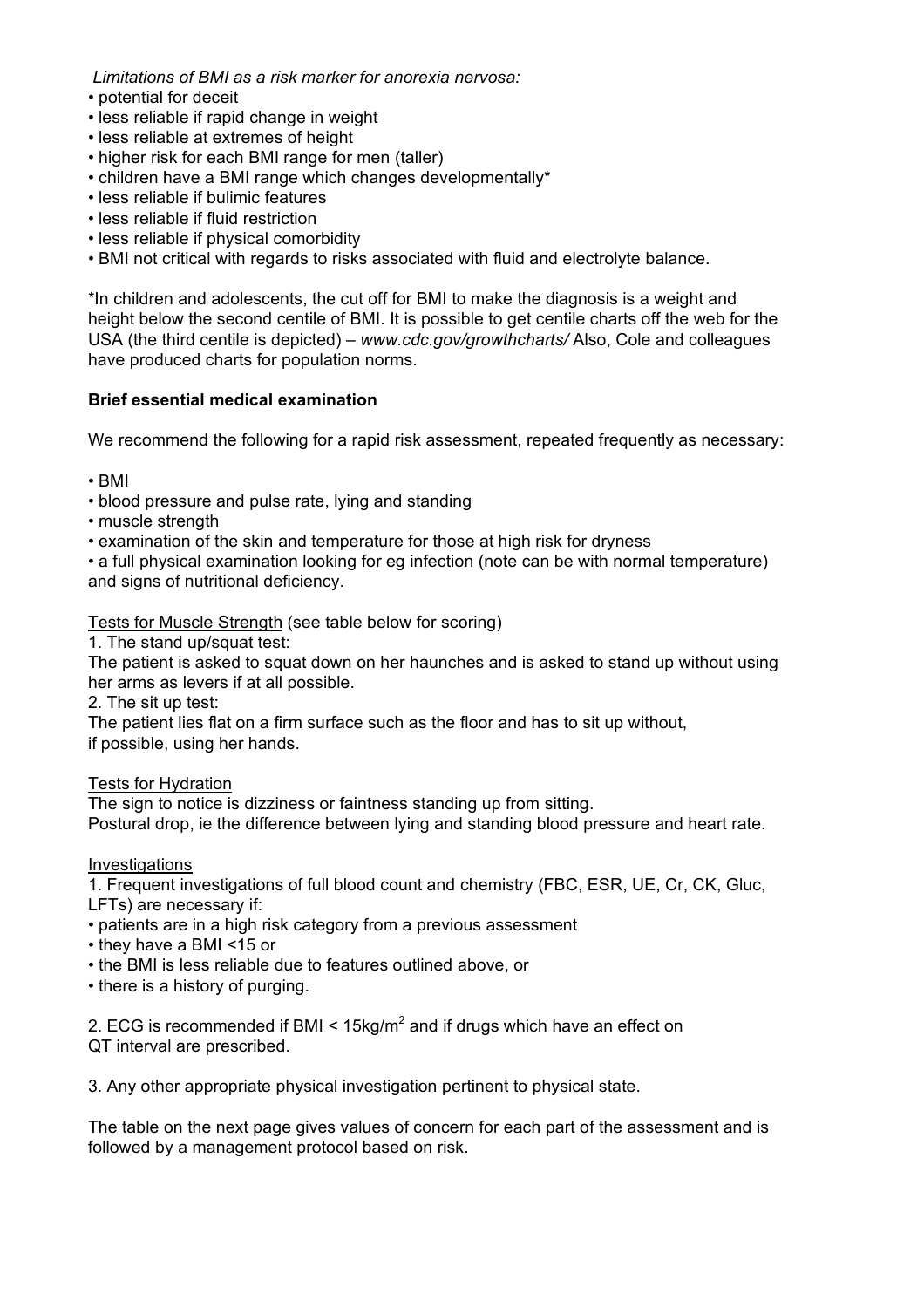| <b>SYSTEM</b>               | Test or Investigation Concern Alert  |               |           |
|-----------------------------|--------------------------------------|---------------|-----------|
| <b>Nutrition</b>            |                                      |               |           |
|                             |                                      |               |           |
|                             | Skin Breakdown<0.1cm>0.2cm           |               |           |
|                             |                                      |               |           |
| Circulation                 |                                      |               |           |
|                             |                                      |               |           |
|                             | Postural drop (sit-stand)>10>20      |               |           |
|                             |                                      |               |           |
| Musculo-skeletal            |                                      |               |           |
| (squat and sit-up<br>tests) |                                      |               |           |
|                             | Unable to get up without using       |               |           |
|                             | arms for balance++                   |               |           |
|                             | Unable to get up without using       |               |           |
|                             |                                      |               |           |
|                             | Unable to sit up without using       |               |           |
|                             | arms as leverage++                   |               |           |
|                             |                                      |               |           |
| Temperature                 |                                      | $<$ 35C       | $<$ 34.5C |
|                             |                                      | <98.0F <97.0F |           |
| <b>Bone Marrow</b>          |                                      |               |           |
|                             |                                      |               |           |
|                             |                                      |               |           |
|                             |                                      |               |           |
|                             | (MCV and MCH raised - no acute risk) |               |           |
|                             |                                      |               |           |
| Salt/water                  |                                      |               |           |
| <b>Balance</b>              |                                      |               |           |
|                             |                                      |               |           |
|                             |                                      |               |           |
|                             |                                      |               |           |
|                             |                                      |               |           |
| Liver                       |                                      |               |           |
|                             |                                      |               |           |
|                             |                                      |               |           |
|                             |                                      |               |           |
|                             |                                      |               |           |
| <b>Nutrition</b>            |                                      |               |           |
|                             | Creatinine Kinase>170>250            |               |           |
|                             |                                      |               |           |
| <b>Differential</b>         |                                      |               |           |
| Diagnosis                   | TFT <u>, ESR</u>                     |               |           |
|                             |                                      |               |           |
| <b>ECG</b>                  |                                      |               |           |
|                             | Corrected QT interval (QTC)>450msec  |               |           |
|                             |                                      |               |           |
|                             |                                      |               |           |

• The baselines for these tests vary between labs. Any abnormal result is an indication for concern and monitoring.

• A tachycardia in the presence of signs and investigations of severe risk may be a harbinger of imminent cardiovascular collapse.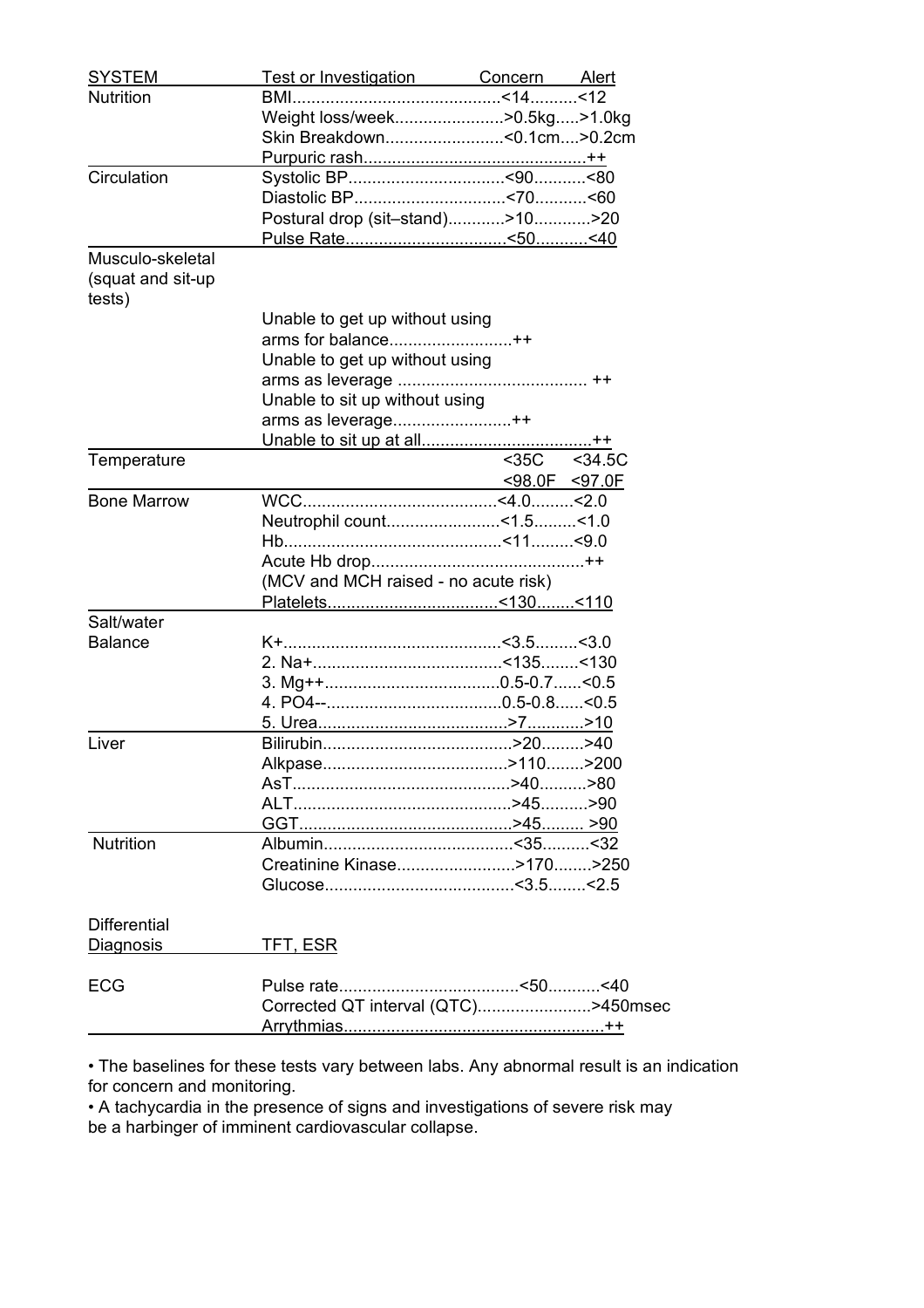## 1. Scores that do not fall into the risk areas

Stable. Regular review and monitoring of above parameters with routine referral to eating disorders unit/secondary services depending on local resources. Unstable. If weight is falling ask the person with anorexia nervosa to come up with plan to ensure that nutritional state does not fall into the risk areas. Regularly review the implementation of this plan.

### 2. Score/s in the concern area

Regular review of parameters (c.weekly) and assessment of capacity with urgent referral to specialised eating disorders team and appropriate medical intervention if needed. As this signifies medical risk this should also be shared with the carer.

# 3. Score/s in the alert area

Immediate contact and referral to eating disorders unit and physicians if outpatient with assessment of capacity. The patient will need urgent specialist and medical assessment. If inpatient – immediate contact with on-call physicians.

### **Useful tips**

### *Potassium*

This is often chronically low in purging, even down to values <1.5 mmol/L, with no immediate sequelae. Acute changes are more dangerous. Regular feeding with control of purging is usually sufficient for re-establishment of normal levels. If potassium replacement is required, because it is usually caused by a loss of gastric secretion, it should be done with oral replacement with a salt and water replacement such as diorylate with regular electrolyte review and examination of fluid and water status (measurement of urea and lying and standing blood pressure).

Refractory hypokalaemia can also be due to concurrent low magnesium or calcium, and thus these levels may need checking and rectifying. Serum potassium levels may remain low even with potassium supplements if vomiting persists. A proton pump inhibitor such as lanzoprazole to inhibit gastric acid secretion may reduce metabolic alkalosis and help to conserve potassium but should be a second line measure.

#### *Phosphate*

Rebound hypophosphataemia can occur on initial refeeding as it is sequestered by carbohydrate metabolism. It can be lethal. Initial refeeding including foods with high phosphorus content – eg milk-based products (>2 pints/day) may be helpful. If necessary about 4 days of oral phosphate supplementation may also be needed.\*\* \*\* In anorexia nervosa it is rare for there to a an isolated deficiency of any mineral or vitamin and therefore multivitamin and mineral replacement is to be recommended eg Forceval 2 capsules day or Sanatogen Gold

#### *Refeeding oedema*

Peripheral oedema is common and harmless during initial refeeding. It resolves within a few weeks spontaneously and rarely needs treatment. It must however be distinguished from oedema secondary to heart failure.

#### *Dehydration*

This can rapidly lead to medical crisis through circulatory and renal failure. All patients should be fully assessed for dehydration. Take a corroborative history of fluid intake and signs of decompensation (dizziness/fainting). The physical examination should include assessment of skin turgicity, ocular pressure and lying and standing blood pressure. Regular electrolyte levels should be checked for high urea, creatinine, sodium and potassium levels. Oral replacement is preferable.